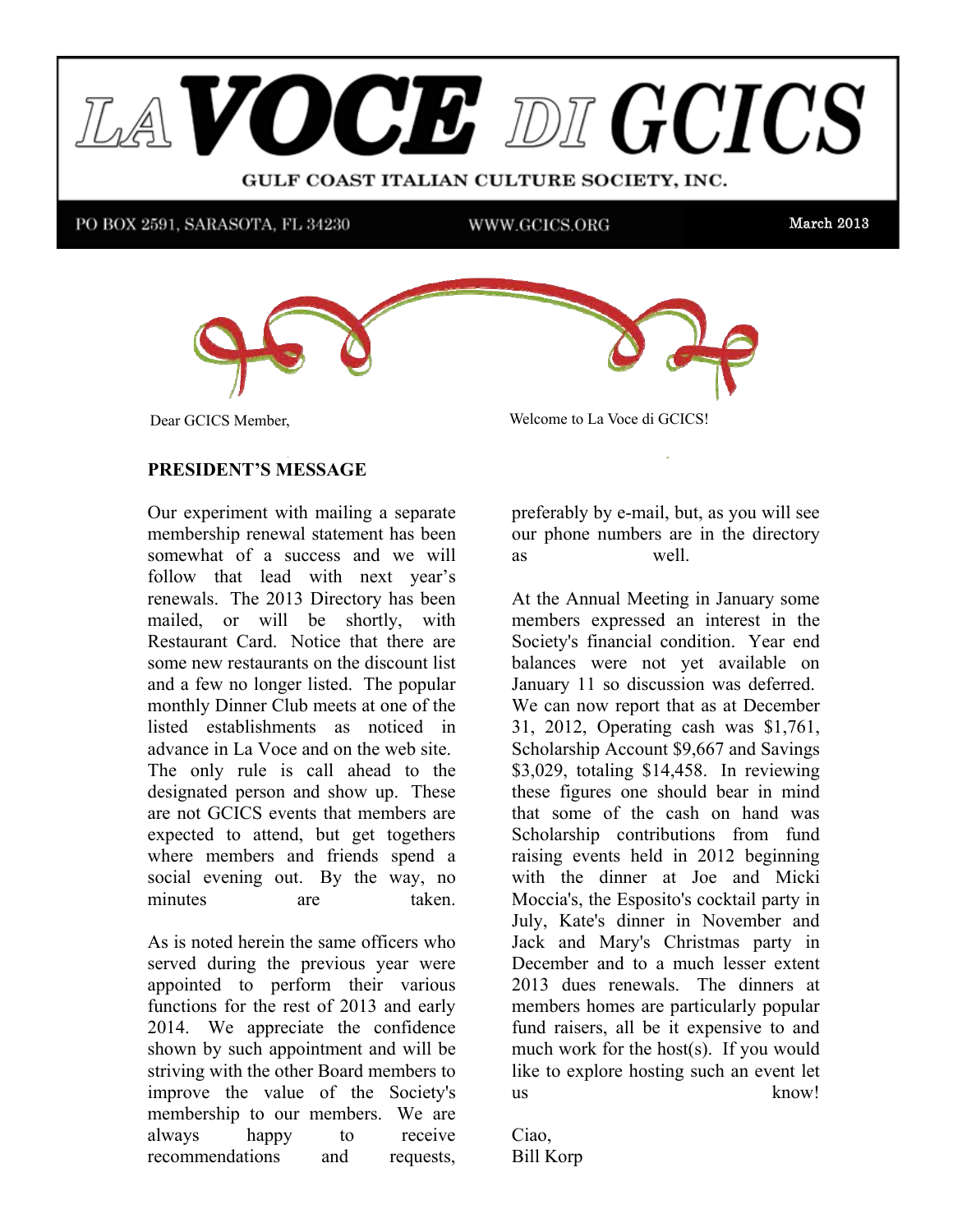## **UPCOMING EVENTS**

## **In Order by Date**

## **Lecture Series**

By Mary Rinaldi



On Friday, March 8, 2013, GCICS will hold its next lecture event. This year we will learn about the island of Sicily. Our guest speaker will be Ambrogio Calderone (known as Gino to his friends and relatives), who is a native of Sicily. Gino came to the United States from Carini (outside of Palermo) when he was 15 years old. The family settled in the Canarsie section of Brooklyn. After attending junior high school and high school, Gino went on to earn his bachelors and masters degree from Brooklyn College where he majored in

French and minored in Spanish. Professionally, Gino taught foreign languages in a junior high school and high school in Brooklyn. Retiring from the New York City Board of Education, he and two of his sisters migrated to Beverly Hills, Florida where he has resided for the last 15 years. He will be traveling from Beverly Hills, Florida (near Crystal River) to give his presentation. After speaking with him, I am sure that his presentation will be exciting and interesting. A light lunch will be served.

| WHAT:             | Lecture Series $- A$ Trip to Sicily                    |
|-------------------|--------------------------------------------------------|
| WHEN:             | March 8, 2013                                          |
| <b>TIME:</b>      | 12 PM                                                  |
| FOOD:             | Light Lunch                                            |
| COST:             | Free                                                   |
| <b>HOSTED BY:</b> | Mary Rinaldi                                           |
| <b>WHERE:</b>     | Community Foundation of Sarasota County                |
|                   | 2635 Fruitville Road, Sarasota, FL 34237 (near Tuttle) |
| <b>RESERVE:</b>   | Mary Rinaldi by March 4, 2013. 941-907-9056            |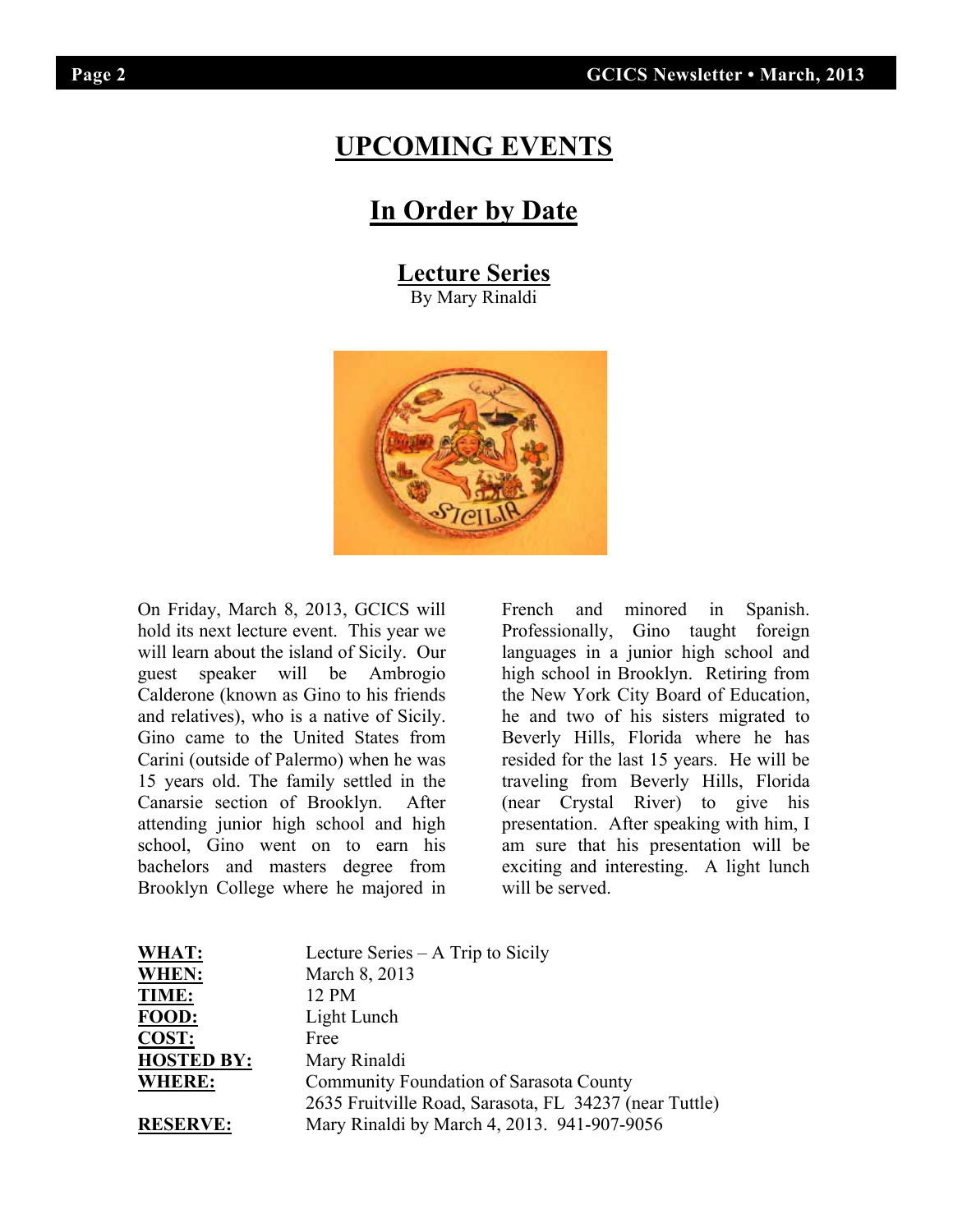## *LA FESTA DI SAN GIUSEPPE St. Joseph's Feast*

#### *By:* Mary Amabile Palmer

Since ancient times celebrating feasts and holidays hold a high place in the hearts of Italians. A break from drudgery of hardworking peasants, many last for days, even weeks. Always joyful, gay and congenial, they passionately express love of life despite the many hardships they endured.

One of Christendom's most celebrated feasts honors St. Joseph. Following ancient protocol, it begins with religious reaffirmation, High Mass, continues with the saint's statue being carried through town led by a band and procession of villagers. Young boys follow in close pursuit, banging tambourines, ringing cowbells, prancing gaily through the streets, adding to the merriment. Chosen above all others to be Mary's spouse, Joseph is patron saint of the family, children, the Universal Church, and pastry chefs! On March 19, in little villages and in big cities throughout Italy, everyone celebrates this feast.

Happily, in Italy and America, the tradition continues. Many people pin money on the statue's clothing out of reverence or as an offering for favors asked. A law was passed in Italy forbidding this. It is ignored (which Italians tend to do when they don't find a law pleasing or practical, and harmful to anyone.). When the automobile came into existence and processions impeded traffic, laws were passed prohibiting "lengthy" processions. Deciding what's lengthy was left to revelers. While somewhat curtailed, processions were still splendid.

For the outdoor feast, men built a large communal altar in the *piazza*, covered with garlands, greenery and oranges. Part of the ritual is reminiscent of the Jewish Passover. On the feast's eve, a bonfire is built burning the old, welcoming the new. The priest blesses everyone, thanksgiving prayers are

offered to St. Joseph, and the joyous celebration continues until sunset.

The next day women bring much food to the *piazza--*pasta, fish, vegetables, salad, wine, and desserts. Outdoor and home celebrations include breads shaped into flowers, fruit, birds, sun, stars and moons in sizes tiny to huge. Round bread is baked for Jesus representing eternal life, one shaped like a date palm for Mary, symbolically blossoming with fruit, and a large, tall bread shaped like a staff for St. Joseph. They are placed upon the communal altar, Jesus' bread in the center, Mary's on the right, Joseph's on the left. Fresh flowers and candles surround St. Joseph's statue.

At home, family and close friends share *La Cena di San Giuseppe.* Following appetizers, one of two special pasta dishes appear: tasty *Pasta with Sardines and Fresh Fennel* or *Pasta with Anchovies and Toasted Bread-Crumbs.* Even if you think you don't like anchovies, you might change your mind after tasting this. The anchovies dissolve in the extra-virgin oil and garlic creating a tangy "sauce." Topped with toasted bread crumbs, it has a nutty, crunchy twist. Since many members prefer pasta with a tomato dressing, it has been added to the menu even though it is not a traditional item. Various fish and vegetables follow. No meat is served since The Feast of St. Joseph falls during Lent.

A dessert created especially by nuns for St. Joseph follows: *Sfinge di San Giuseppe*, St. Joseph's Cream Puffs. Initially, Sfinge were large, round puff pastries that contained one of two equally loved fillings found in various villages, towns and cities: ricotta and cream. And initially, sfinge were fried. In the interest of calorie savings, most are now baked.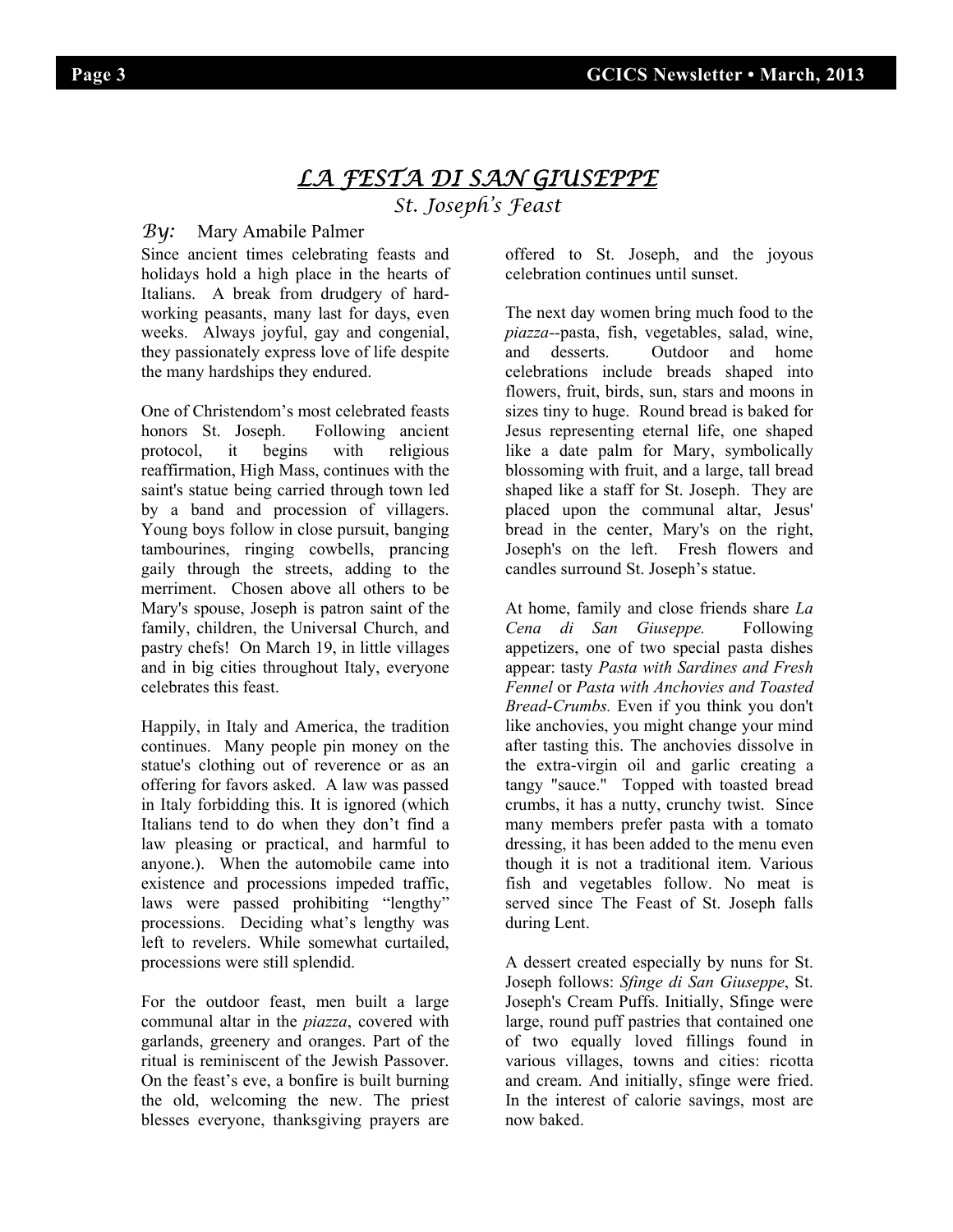## **La Festa Di San Giuseppe La Festa Di San Giuseppe**

Monday, March 18<sup>th</sup> at 6 PM. The authentic menu was adapted from Pina Pergolizzi and Mary Amabile Palmer's research and is sure to please. The event will be chaired by Kate and Bill Korp and Mary Palmer. Now a yearly tradition, beloved by all, we are celebrating the Feast of St. Joseph on

### **MENU**

## <u>APPETIZERS</u> CASH BAR

*Peperoni Arrostiti* (Freshly Roasted Red Peppers) **Funghi Marinated With Arror (Mushrooms Arror Oil & Lemone** Oil & Lemone Oil & Lemone Oil & Lemone Oil & Lemone Oil & Lemone Oil & Lemone Oil & Lemone Oil & Lemone Oil & L *Funghi Marinati con Olio e Limone* (Mushrooms Marinated with Extra Virgin Olive Oil & Lemon) *Olive Condite* (Marinated, Seasoned Olives) Crusty, Country-style Italian Bread and Butter

#### PASTA *Linguine con Alici e Mollica* (Linguine w/Anchovies and Toasted Bread-Crumbs)

*Linguine con Alici e Mollica* (Linguine w/Anchovies and Toasted Bread-Crumbs) *Penne alla Marinara* (Penne with Marinara Sauce)

#### <u>ENTRÉE & VEGETABLE</u> ENTRÉE & VEGETABLE

*Pesce* (Baked White Fish or Shrimp) *Melanzane al Forno* (Baked Eggplant W/Mozzarella & Tomato Sauce)

SALAD Mixed Salad Greens with Tomatoes and Italian Dressing (sugar free)  $SALAD$ 

> **DESSERT & COFFEE** *Sfinge di San Giuseppe* ( St. Joseph 's Cream Puffs) Coffee

#### One Complimentary Glass of Wine

**Café Baci** \$32.00 per person, inclusive Upstairs Private Dining Room 4001 S. Tamiami Trail, Sarasota 6 PM Don' forget that it is a tradition to wear red on St. Joseph's Day  $6 \text{ PM}$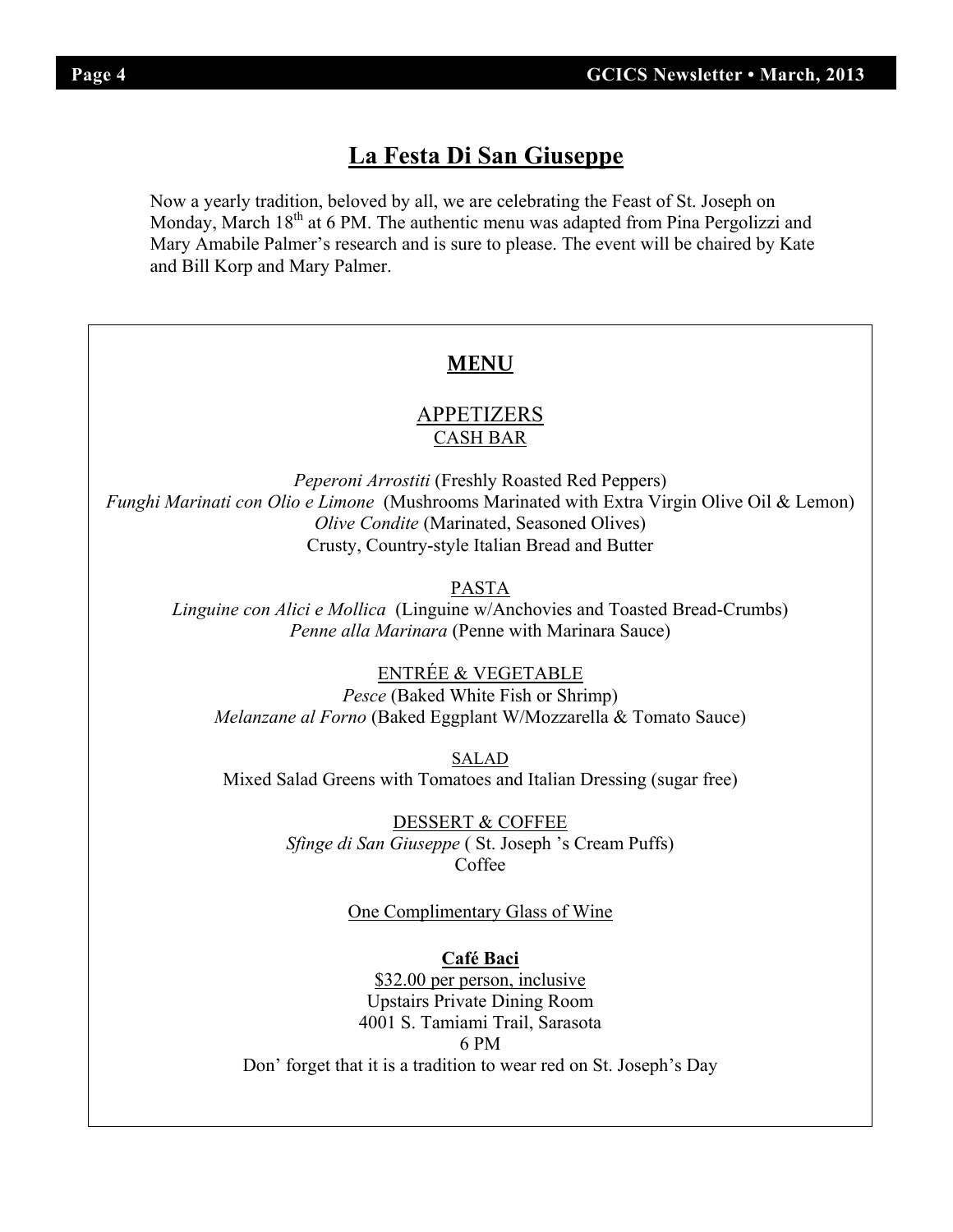| m |  |
|---|--|
|   |  |

I

| WHAT:            | La Festa Di San Giuseppe (The Feast of St. Joseph) Dinner   |  |  |  |
|------------------|-------------------------------------------------------------|--|--|--|
| WHEN:            | Monday, March 18, 2013, at 6 PM                             |  |  |  |
| <b>WHERE:</b>    | Café Baci, 4001 South Tamiami Trail, Sarasota               |  |  |  |
| TIME:            | $6:00$ PM                                                   |  |  |  |
| <b>COST:</b>     | \$32 per person                                             |  |  |  |
| <b>CO-HOSTS:</b> | Kate and Bill Korp and Mary Amabile Palmer                  |  |  |  |
| <b>RESERVE:</b>  | Make checks payable to GCICS and mail to:                   |  |  |  |
|                  | Mary Palmer, 888 Blvd of the Arts #406, Sarasota, FL. 34236 |  |  |  |
|                  | Please include names and phone numbers of all attending.    |  |  |  |

A table will hold a Statue of St. Joseph and three loaves of bread. A bouquet of flowers and candles will adorn the table. Three breads will be placed in front. A round loaf of bread is baked for Jesus and represents eternal life. This is placed in the center. A second loaf of bread shaped like a date palm baked for Mary, that symbolizes blossoming fruit, will be placed to the right. A third loaf of bread shaped like a staff is baked for St. Joseph. Mary Palmer will bake and donate the breads.

#### **WE'RE BACK1**

As many long-time members recall, we instituted a once-a-month dinner group some years ago. Those attending met at one of the restaurants that give GCICS members a 10% discount. It became very popular and at a recent board meeting, it was decided to reinstate it. We try to do it the third Wednesday of each month, but occasionally have to alter that choice for different reasons. The way it works, in every month's newsletter, an entry will contain the name of the restaurant choice and the date. All you have to do, a day or two prior to the date, is to e-mail or call Connie Campisi and tell her how many are coming in your party,<br>739carmella@comcast.net, 941-918-8969, 739carmella@comcast.net, so she can reserve tables for us. Friends are

not only welcomed, we encourage it. Friends often times become members. There is open seating, so each month you'll be seated near someone different. And individual checks will be presented. And you get 10% off your bill! The overall rating of these small and intimate dinners has been excellent. Come join in the fun! As with all events, the dinner club is voluntary.

If anyone needs a ride for this or any other GCICS event, please contact an officer or other Board Member for help in obtaining a ride. We do not want any member to fail to participate because they do not drive during the daytime or evening hours.

#### **DINNER CLUB**

On March 13, 2013 our dinner club, a GCICS favorite, Meets at Café Amici Restaurant. They give our paid members a 10% discount. Those who have attended these events have made it a point to report that they enjoy meeting new people in a friendly, informal setting. Come join the fun!

| <b>WHAT:</b>    | Dinner Club                                         |
|-----------------|-----------------------------------------------------|
| WHEN:           | March 13, 2013                                      |
| WHERE:          | Café Amici, 1371 Main Street, Sarasota              |
| COST;           | Individual Checks                                   |
| <b>RESERVE;</b> | Connie Campisi, 918-8969, at least a day in advance |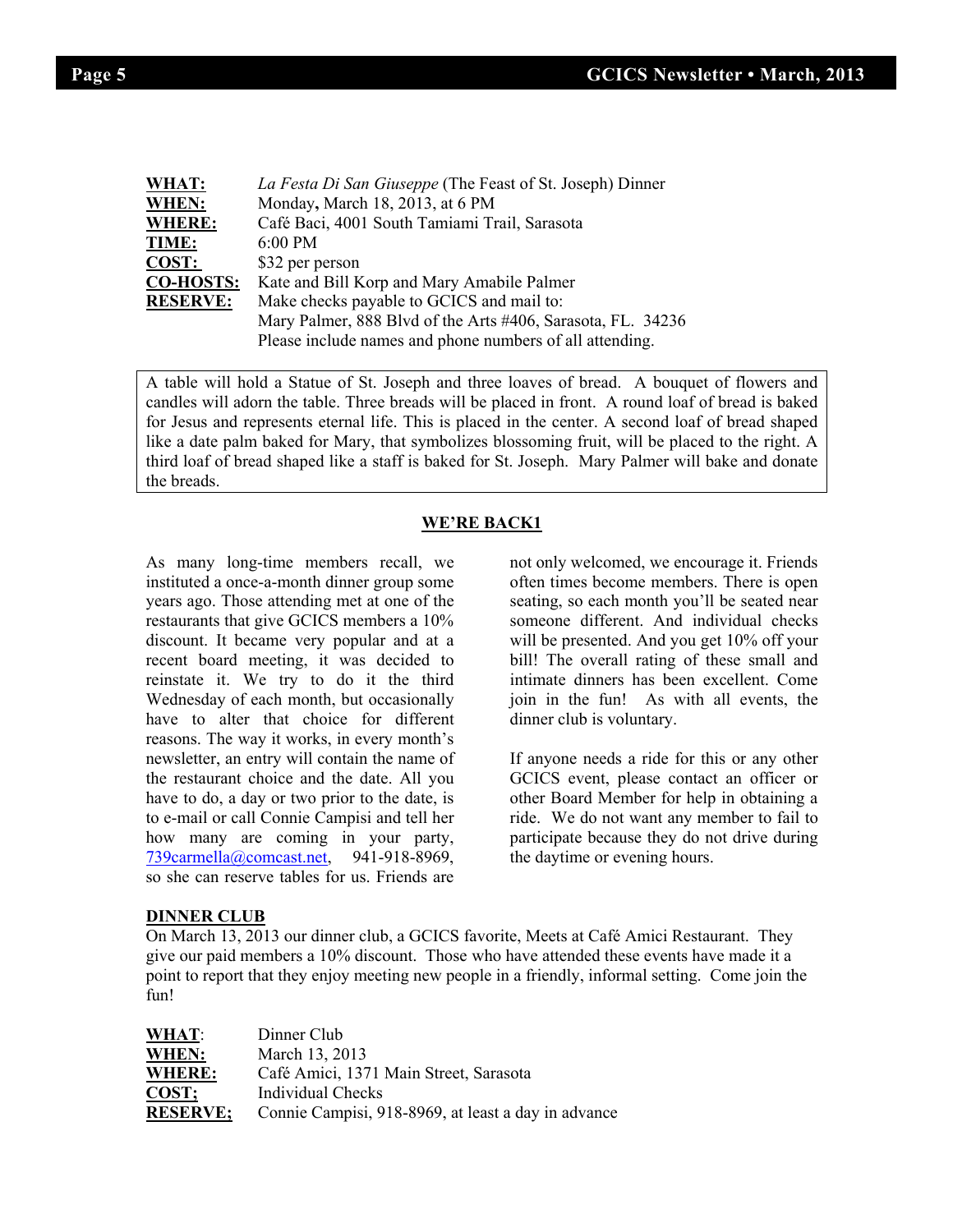I



## **By:** Mary Amabile Palmer **In Memory of** *Edith Zara*

By: Mary Amabile Palmer

A Memorial Service is planned in memory of Edith Zara, board member of the GCICS since its inception, active therein throughout the years and friend to throughout the years and friend to<br>all its members. When Edith died, Th most of the membership was up north. However, many of those in town attended the Mass at St. what allended the mass at St.<br>Martha's and some went on to the funeral. It was decided to postpone a Memorial Service until the late fall or winter when all the members would be in town.

Edith was an active board member. Equin was an active board member.<br>She and Tony planned the picnic and ball game for many years. Edith volunteered for other events as well. She was always open to new ideas and was a friend to funeral. It was decided to postpone

everyone. She had a winning everyone. She had a winning smile, was always agreeable and was highly thought of by erein everyone. smile, was always agreeable and<br>interesting the angle and the smile and the smile and the smile and the smile and the smile and the smile and t

The Memorial Service will be held on Tuesday, March 26 at 2 PM in se in the Community Room of St. Martha's Church, corner of I St. Martina's Church, Comer of<br>othe Fruitville Road and Orange the Edith's daughter is expected to attend. We plan to<br>the heaven between and these who honor her memory and those who wish to speak about Edith may do so. All are encouraged.

The GCICS will serve refreshments. However, any her memory and the memory and the memory and those who has a series who has a series who has a series who has a series who has a series who has a series who has a series who has a series who has vents members who wish to bring cookies, pastries, fruit or other  $\frac{1}{10}$  to cookies, pasures,  $\frac{1}{10}$  or  $\frac{1}{10}$  to snacks are welcomed to do so. moer.<br>vienie The GCICS will serve

| WHAT:         | Edit Zara Memorial                 |
|---------------|------------------------------------|
| <b>WHERE:</b> | St, Martha's Church Community Room |
| WHEN:         | Tuesday, March 26, 2013            |
| TIME:         | 2PM                                |
| <b>RSVP:</b>  | Mary Palmer, 365-8055              |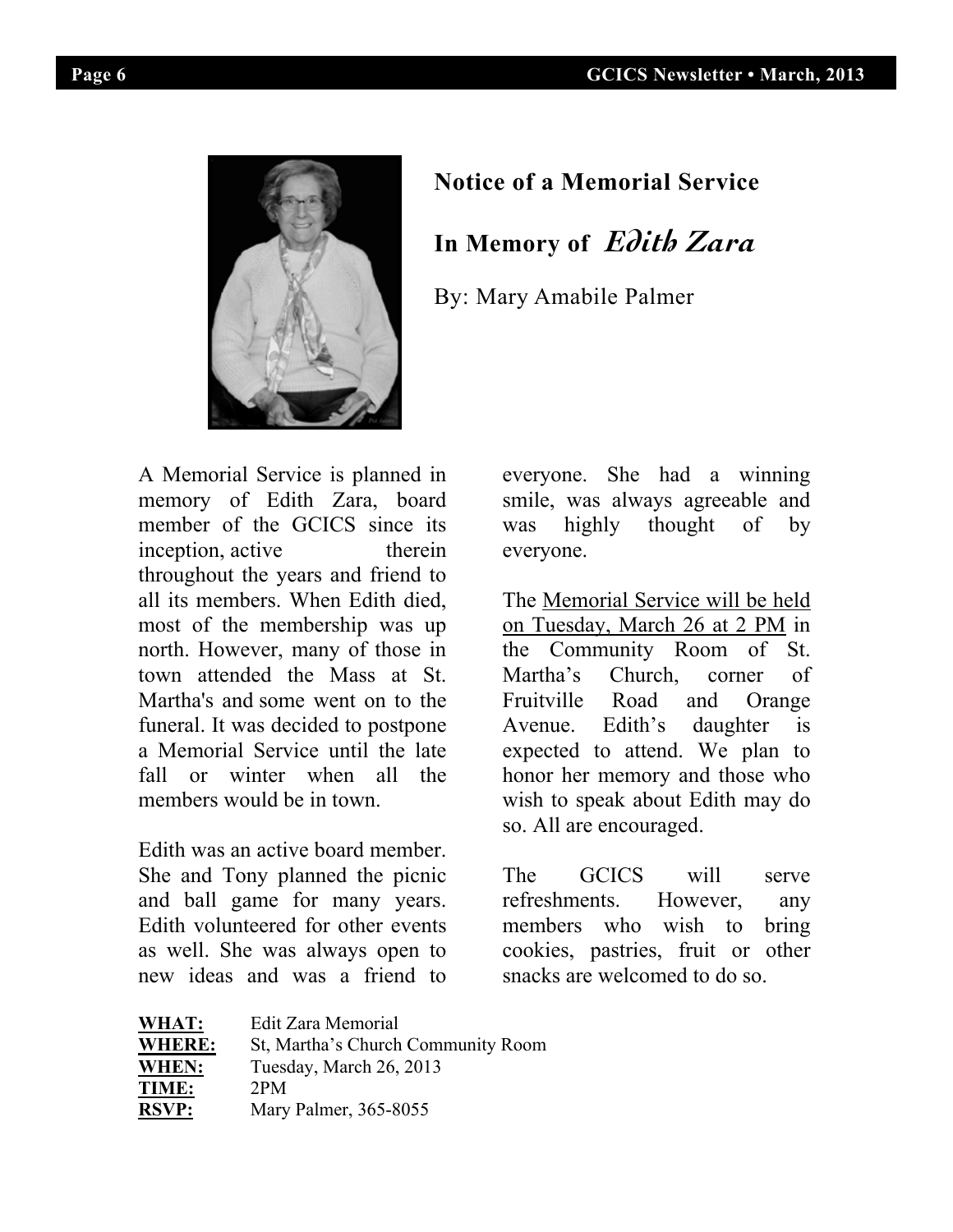

# **SCHOLARSHIP COMING EVENT**

## **SCHOLARSHIP GALA DINNER DANCE**

Our most elegant, satisfying, well loved event of the year is our Scholarship Gala which is being held at Mattison's 41 Restaurant. It has all the ingredients for an exceptional is being held at Mattison's 41 Restaurant. It has all the ingredients for an exceptional evening. You will have the pleasure of witnessing presentation of scholarships to worthy college-bound local high school graduates. The music by Bruce Shelley and vocalist<br>Sharon will be there for our listening and dancing pleasure. It promises to be an exciting Sharon will be there for our listening and dancing pleasure. It promises to be an exciting evening. evening.  $y = y$  with the pleasure of  $y = y + 1$  with the pleasure of scholarships to word scholarships to word scholarships to word scholarships to word scholarships to word scholarships to word scholarships to word scholars

First Course: college-bound local high school graduates. The music by Bruce Shelley and vocalist by Bruce Shelley and vocalist by Bruce Shelley and vocalist by Bruce Shelley and vocalist by Bruce Shelley and vocalist by Bruce Shelley an

| Mattison's House Salad; mixed field greens with toasted pine nuts,<br>| tomatoes and Gorgonzola tossed with balsamic vinaigrette tomatoes and Gorgonzola tossed with balsamic vinaigrette

Second Course:

Penne Pasta with pesto Alfred sauce

Entree Choice of:

Entree Choice of:<br>1. Chicken in Chianti - roasted with onions, tomatoes, celery, carrots, pine nuts, sultanas, demi-glace and sage; served over roasted Mattison's House Salad; mixed field greens with toasted pine nuts, vegetable risotto

12. Osso Bucco - served over roasted vegetable risotto

3. Italian Sea bass Branzino – roasted grape tomatoes and fresh parsley; served over roasted vegetable risotto

Dessert Choice of: Tiramisu or Zabalone with fresh berries Penne Pasta With personal personal personal personal personal personal personal personal personal personal per<br>Personal personal personal personal personal personal personal personal personal personal personal personal pe

Non-Alcoholic Beverages included: Assorted soda, water, iced tea, coffee

| WHAT:           | Scholarship Gala                                    |
|-----------------|-----------------------------------------------------|
| WHEN:           | Sunday, April 7, 2013                               |
| <b>TIME:</b>    | $5:30 \text{ pm}$                                   |
| <b>WHERE:</b>   | Mattison's 41, 7175 Tamiami Trail, Sarasota         |
| $COST:$         | \$40 per person                                     |
| <b>RESERVE:</b> | Make check payable to GCICS and mail to:            |
|                 | Joe Moccia, 536 Ketch Lane, Longboat Key, FL. 34228 |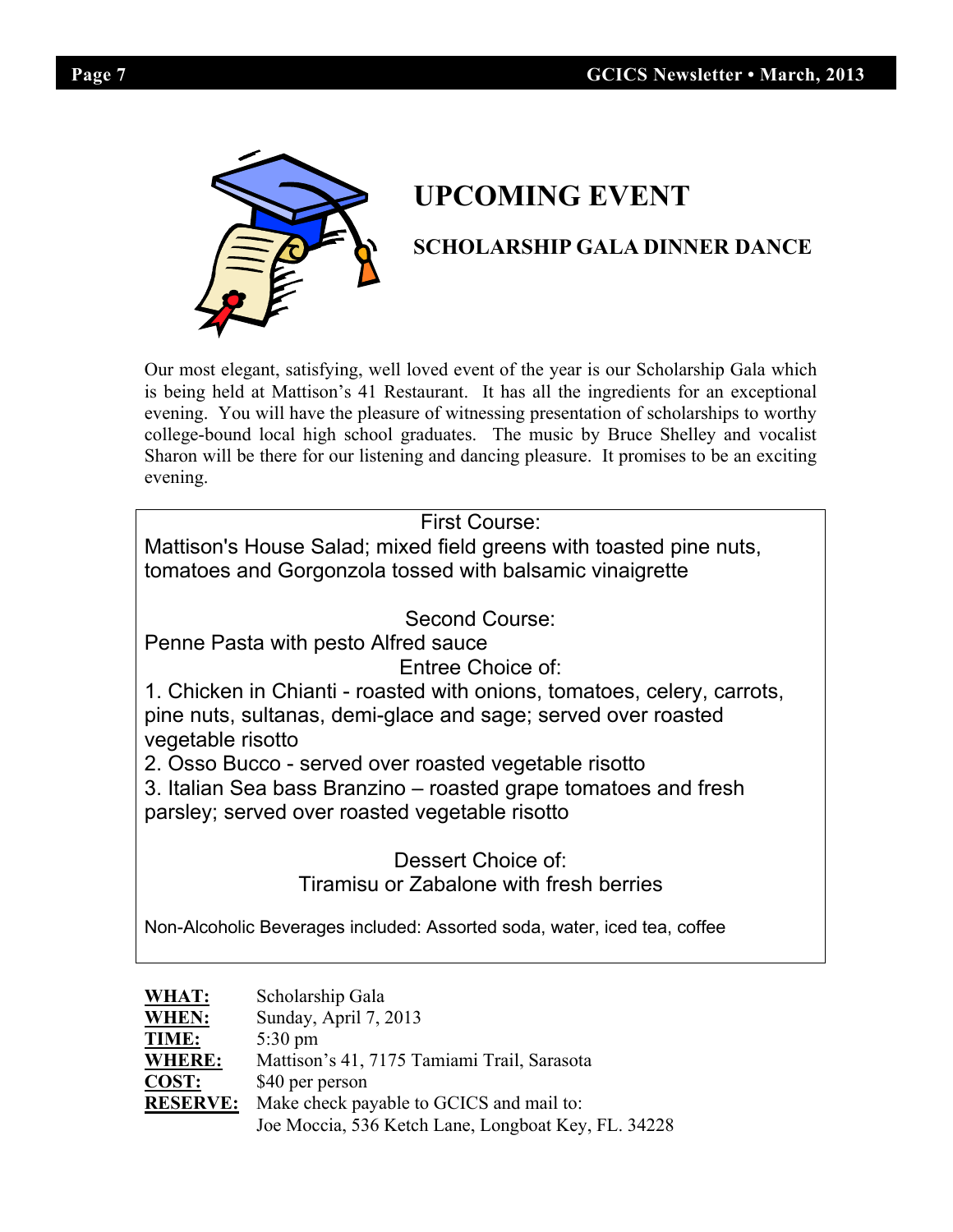## **SCHOLARSHIP CORNER**



Francesca and Masiaya

Good morning, Good morning,

As my winter break comes to an end, I want As my winter break comes to an end, I want to thank you once more for all of the support to thank you once more for all of the support you've given me. Time and time again I find you've given me. Time and time again I find myself thinking of how blessed I was to myself thinking of how blessed I was to receive so many scholarships. I love attending the University of Miami. The attending the University of Miami. The atmosphere is perfect; the class sizes are just atmosphere is perfect; the class sizes are just right; and the courses are wonderful. I even right; and the courses are wonderful. I even rearned that my entires of being accepted<br>to medical school are greater because I will to measure school are greater because I will The most rewarding part of receiving a  $scholarship$  is knowing that people are trusting me enough to invest in my future. Thank you again!

This past semester was very tough, a  $\text{complete balancing act } (16 \text{ credit hours}, \dots)$ work-study,  $Big$  Big Brothers Big Sisters, tutoring a high school student in all subjects,  $\mu$ and other extracurricular activities). I finished the semester with two  $A + s$ , three As, and one A-. Organic Chemistry and Biology were two of the most strenuous courses I have ever taken. I started writing in a journal and posting positive post-it notes on my desk, so that

my ambitions could never be clouded. My path to become a doctor is so clear and concrete in my head that  $\overline{I}$  might not need the post-its this year! Attending medical

In the post-its this year! Attending medical<br>school and becoming a physician is no school and occouning a physician is no<br>longer something I want to do; it's something I am going to do. I find myself more and more invested in health science. Actually, I am so interested that I am switching my major from Psychology to

Exercise Physiology. This major requires Exercise Physiology. This major requires my taking additional science courses that I my taking additional science courses that I wouldn't have had time for if I didn't wouldn't have had time for if I didn't switch. This semester I will be taking switch. This semester I will be taking Organic Chemistry II, Organic Chemistry II Organic Chemistry II, Organic Chemistry II Lab, Anatomy Lab, Physiology, Physics, Lab, Anatomy Lab, Physiology, Physics, and Intermediate Italian. and Intermediate Italian.

Aside from school this semester, I was Aside Hom school this semester, I was<br>matched with Masiaya, my Little Sister. I wisit with this sweet and spunky second grader one hour a week at Aftercare. She has helped me more than she knows this semester. That one hour a week when we play outside or pour over homework allows my mind to completely escape from campus stresses. We are transitioning into the Big Brothers Big Sisters Community-based Program. Soon I will be able to take Masiaya places instead of being restricted to wiasiaya piaces instead of being restricted to<br>her school and Aftercare Park. I am going to invest more time in her this semester and hope to teach her the importance of education.  $\lim_{n\to\infty}$ 

Over winter break I was fortunate to be able to shadow a family physician a few hours a week. This summer I also plan to take part in a ten-day trip to Peru with Medlife. This organization of doctors and other health care volunteers brings primary care medical volumeers brings primary care medical<br>services to individuals and families in Peru, Ecuador, and Panama. I have been setting  $\alpha$  aside work-study earnings to pay for it.  $\frac{1}{2}$  and  $\frac{1}{2}$  individuals and  $\frac{1}{2}$  is  $\frac{1}{2}$  in  $\frac{1}{2}$  in Peru,  $\frac{1}{2}$  is  $\frac{1}{2}$  in  $\frac{1}{2}$ Francesca Tebano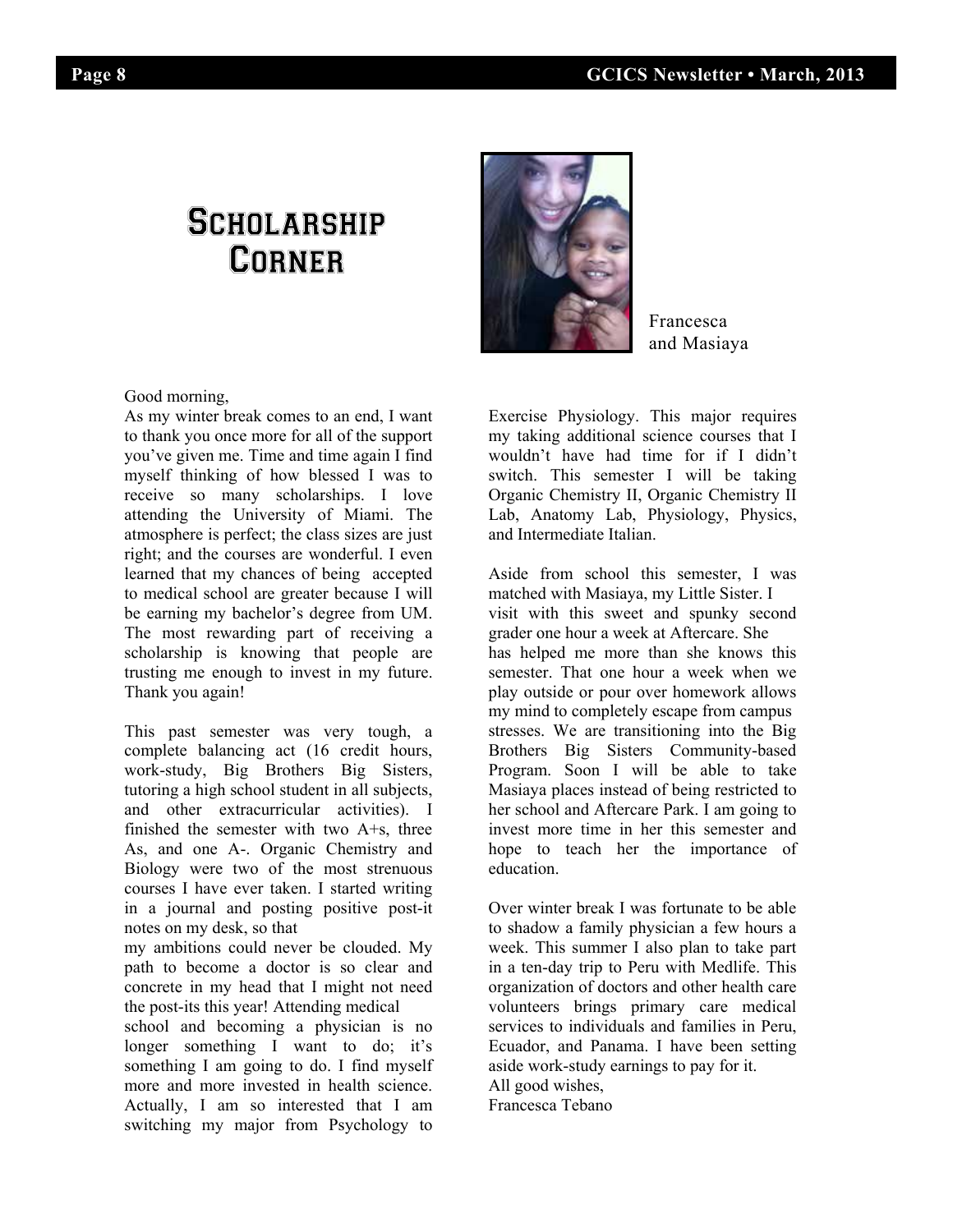#### William Korp  **OFFICERS/DIRECTORS President: wrkorp@comcast.net Vice President:** Anthony Cagliostro itamac2@gmail.com **Treasurer:**  Anthony Esposito AE1943@yahoo.com **Secretary:**  Ellen Roderick, PhD itrain@erols.com **Fundraising & Publicity:**  Joseph Moccia marymoccia@verizon.net **Membership:** Robert Amedeo bobnatamedeo@comcast.net **Newsletter Editor:** Mary Rinaldi maryfrinaldi@yahoo.com **Scholarship:** Anthony Cagliostro gcicscholar@gmail.com **Social & Cultural:** Carmella Campisi 739carmella@comcast.net **Sunshine Lady:**  Isabel Istorico Isabelistorico585@comcast.net

**Past Presidents** Joseph Raffaele, PhD Gabriella Thurston Patrick Corsentino Arthur Castraberti Marie Corsentino Mary Amabile Palmer

## **ITALIAN CLASSES 2013 Schedule**

Please be advised that both beginner and conversation classes will be held in the **Sarasota County Schools Administrative Building** located at 1950 Landings Boulevard, Sarasota beginning January 2013. Landings Boulevard is off RT.41 and behind "Sweet Tomato Restaurant". Take the first left off Landings Boulevard and look for building #1950 straight ahead with a blue awning. Ample parking is provided in front of the building. Enter building and take the elevator to the second floor. Classes will be held in room 218 or 219. Check the daily easel board near the elevator for the exact room # for that day.

| 000110001110000100,001110000.1100<br><b>Newsletter Editor:</b> | Location:<br>Sarasota County Schools Administrative Building |                                   |                           |
|----------------------------------------------------------------|--------------------------------------------------------------|-----------------------------------|---------------------------|
| Mary Rinaldi                                                   |                                                              | 1950 Landings Boulevard, Sarasota |                           |
| maryfrinaldi@yahoo.com                                         |                                                              |                                   |                           |
| Scholarship:                                                   |                                                              |                                   |                           |
| Anthony Cagliostro                                             | <b>Class Section:</b>                                        | <b>Italian Conversation</b>       | <b>Beginner's Italian</b> |
| gcicscholar@gmail.com                                          |                                                              |                                   |                           |
| Social & Cultural:                                             |                                                              |                                   | Patricia Novak            |
| Carmella Campisi                                               | Instructor:                                                  | Frank & Pina Pergolizzi           |                           |
| 739carmella@comcast.net                                        |                                                              | Cell: 203-583-2323                | Cell: 941-753-8357        |
| <b>Sunshine Ladv:</b>                                          |                                                              |                                   |                           |
| Isabel Istorico                                                | Day:                                                         | Wednesday                         | Mondays                   |
| Isabelistorico585@comcast.net                                  |                                                              |                                   |                           |
| <b>Directors at Large:</b>                                     | Time:                                                        | $2:00 - 4:00 \text{ PM}$          | $2:00 - 4:00 PM$          |
| Pasquale Astore                                                |                                                              |                                   |                           |
| pta@21stcenturyinternational.com                               |                                                              |                                   |                           |
| Frank Coppa                                                    | Dates:                                                       | <b>February</b>                   | <b>February</b>           |
| $F_{\rm{coppa35}}(a)$ aol.com                                  |                                                              | 6, 13, 20, 27                     | 4, 11, 25                 |
| Patricia Novak                                                 |                                                              |                                   |                           |
| Advisor:                                                       |                                                              | March                             | March                     |
| Aida LaBrutte                                                  |                                                              | 6, 20, 27                         | 4, 18, 25                 |
| steveaida@aol.com                                              |                                                              |                                   |                           |
| <b>Past Presidents</b>                                         |                                                              | April                             | April                     |
| Joseph Raffaele, PhD                                           |                                                              | 3, 10, 17, 24                     | 1, 8, 15, 22, 29          |
| Gabriella Thurston                                             |                                                              |                                   |                           |
|                                                                |                                                              |                                   |                           |

**Please Note:** There will be no Italian language class on Monday, March 11, or on Wednesday March 13, because the room that we meet in is being carpeted. We will return to normal class sessions the week of March 18.